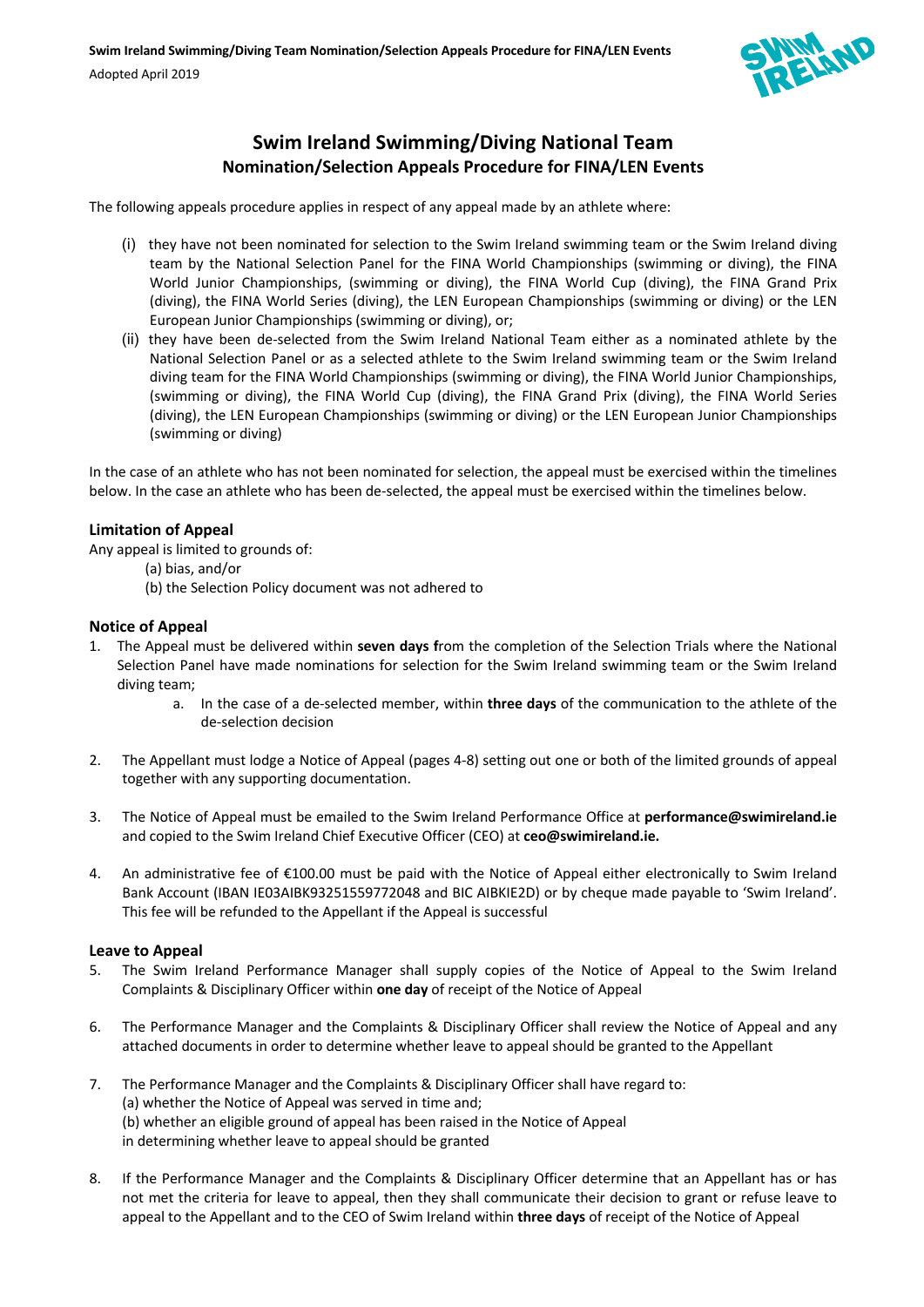

- 9. Within **three days** of receipt of a decision to grant leave to appeal from the Performance Manager and the Complaints & Disciplinary Officer, the CEO shall: (a) appoint an ad hoc Appeal Committee, (three persons, two of whom shall be independent of Swim Ireland) (b) deliver to that Appeal Committee and the Appellant the appeal documents and (c) notify the Appellant of the composition of the Appeal Committee
- 10. The Appellant shall raise any objection to the composition of the Appeal Committee, setting out the reasons for such objection within **two days** of receipt of the notice of the composition. If there is any objection to the composition of the Appeal Committee, the Appeal Committee shall have the right to determine if the objection is upheld or not. If there is any possibility of a perception of bias or actual bias then that member of the Appeal Committee should stand aside. If the objection is upheld, then the CEO shall appoint new person(s) to the Appeals Committee
- 11. The appeal hearing shall take place within **seven days** of receipt by the CEO of the decision to grant leave to appeal. The Appeal Committee shall have discretion to extend this timeline for the appeal hearing where it deems fit
- 12. Within **three days** of the Appeal Committee being appointed (and not be objected to), the Chair appointed by the Appeal Committee shall deliver notification of the hearing to the Appellant and to the Performance Manager including, where appropriate, the following details:
	- i. the time, date and venue of the hearing, with at least **four days**' notice of the hearing;
	- ii. all documents received by the Appeal Committee;
	- iii. an outline of their rights at the hearing which includes the following rights: legal representation, to produce additional documents, to deliver submissions, to examine and cross examine witnesses (including expert witnesses); to make statements;
	- iv. each party attending the appeal hearing shall deliver to the Appeal Committee notice of all witnesses and legal representatives and where appropriate, provide copies all witness statements and written submissions within **two day**s of the scheduled appeal hearing;
	- v. where it appears that the interests of a Third Party may be affected by any decision of the Appeals Committee, the Appeals Committee may invite the Third Party to make submissions and produce additional documents and make submissions
- 13. The decision of the Appeal Committee, which is by majority, is limited to determining whether either or both of the grounds for appeal have been substantiated
- 14. The Appeal Committee shall email a written reasoned decision to the parties attending the hearing within **two days** of the appeal hearing
- 15. The decision of the Appeal Committee shall be binding on the parties attending the appeal hearing and any affected third party who is a member of Swim Ireland, subject to a right to challenge such decision before Sports Dispute Solutions Ireland (SDSI) arbitration in accordance with the SDSI arbitration rules and procedures
- 16. Any arbitral challenge to the decision of the Appeals Committee must be commenced within **seven** days of receipt by the Appellant of the decision of the Appeals Committee

## **Powers of the Appeal Committee**

- 17. The Appeal Committee shall have the flexibility to conduct the hearing in any manner it deems fit, subject to the hearing being conducted fairly
- 18. The Appeal Committee may, at its sole discretion, disregard any failure by a party to adhere to these Procedures and may give such further directions as may be appropriate
- 19. If any party fails to appear at the hearing or comply with the Chair's direction or other communication issued by the Chair, the Appeals Committee may proceed in the absence of that party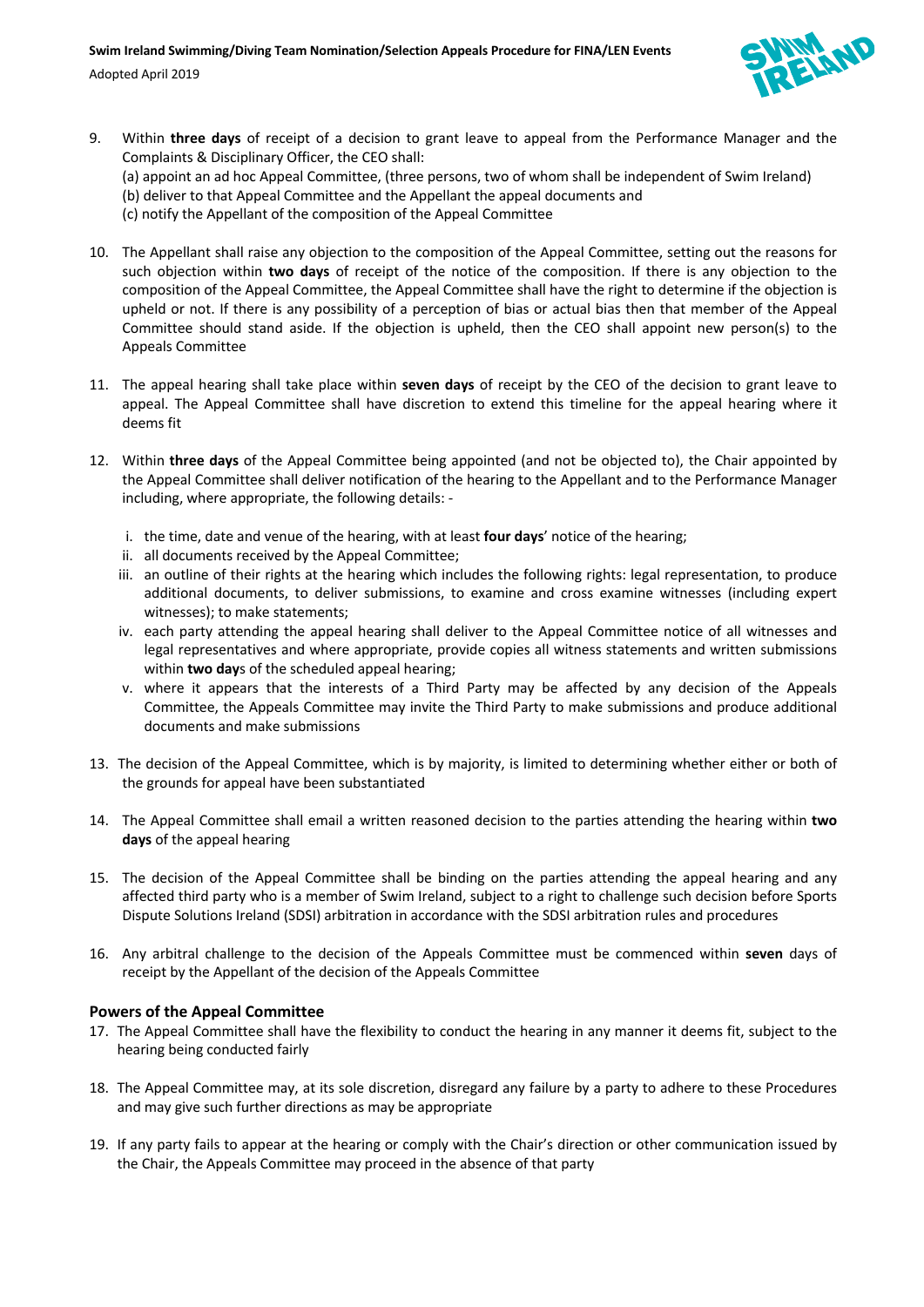

- 20. The Appeal Committee shall either uphold or reject the appeal. The Appeal Committee cannot replace the decision of the National Selection Panel. Where the appeal is upheld, then the Appeal Committee shall remit the matter back to the National Selection Panel with directions
- 21. Each party shall be responsible for their own costs and expenses, including legal costs for the appeal hearing. The Appeal Committee has no power to make an award of legal costs against a party. The Appeal Committee has the power to order a party to pay for the costs of the appeal hearing, such as room hire, travel, catering, legal assessor and other expenses incurred because of the hearing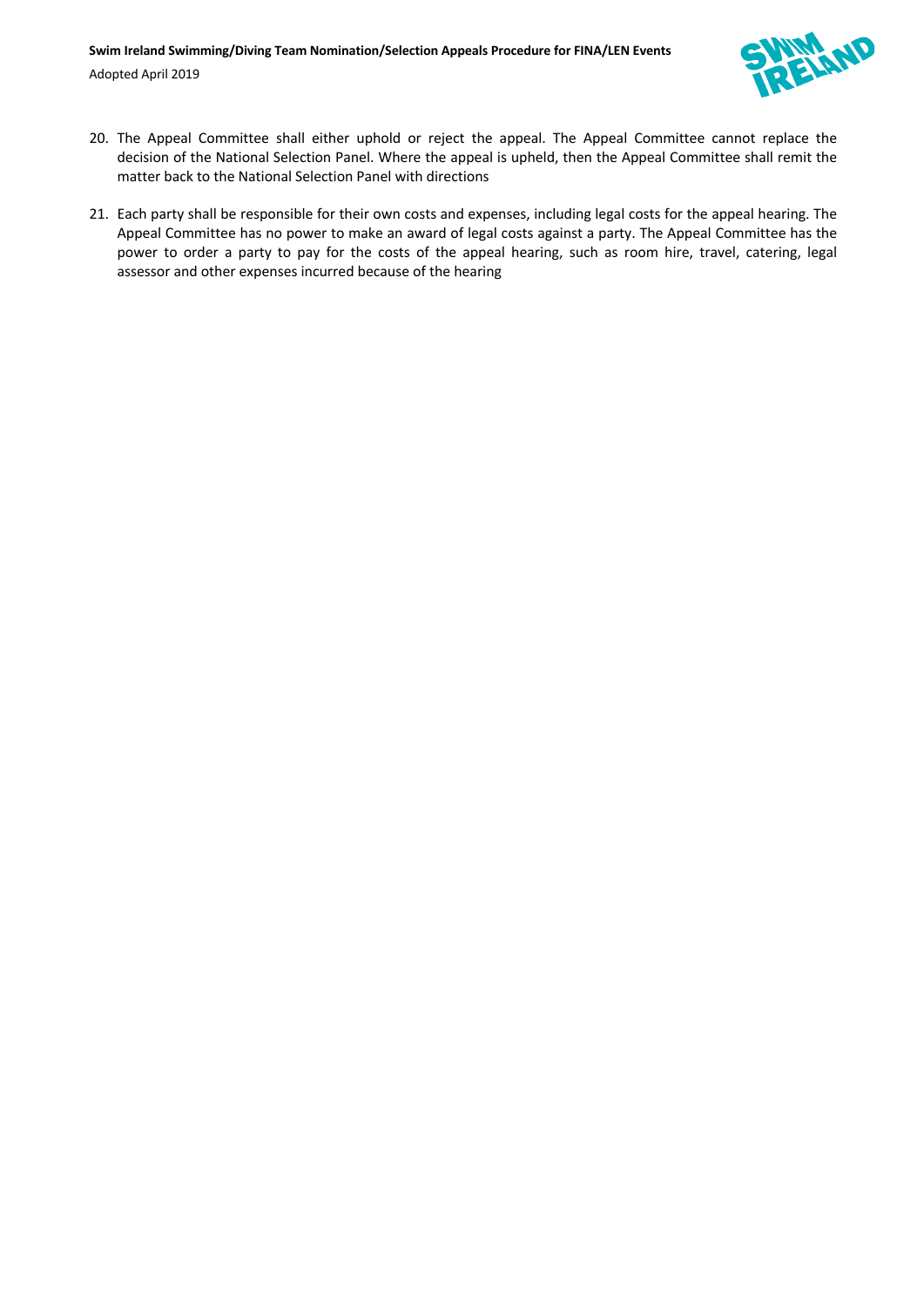

## **SCHEDULE**   $\mathcal{L}_\mathcal{L} = \{ \mathcal{L}_\mathcal{L} = \{ \mathcal{L}_\mathcal{L} = \{ \mathcal{L}_\mathcal{L} = \{ \mathcal{L}_\mathcal{L} = \{ \mathcal{L}_\mathcal{L} = \{ \mathcal{L}_\mathcal{L} = \{ \mathcal{L}_\mathcal{L} = \{ \mathcal{L}_\mathcal{L} = \{ \mathcal{L}_\mathcal{L} = \{ \mathcal{L}_\mathcal{L} = \{ \mathcal{L}_\mathcal{L} = \{ \mathcal{L}_\mathcal{L} = \{ \mathcal{L}_\mathcal{L} = \{ \mathcal{L}_\mathcal{$

## **NOTICE OF APPEAL**

### **1. DETAILS OF THE PERSON / ORGANISATION APPEALING (the "Appellant")**

Name of Appellant

Date of Birth (if individual)

Over 18 (if individual)

Address

Email

Phone

Discipline

Name of Barrister/Solicitor or other representative of Appellant (if applicable)

#### **2. PARENT/LEGAL GUARDIAN'S DETAILS (if Appellant is under 18):**

Name(s)

Address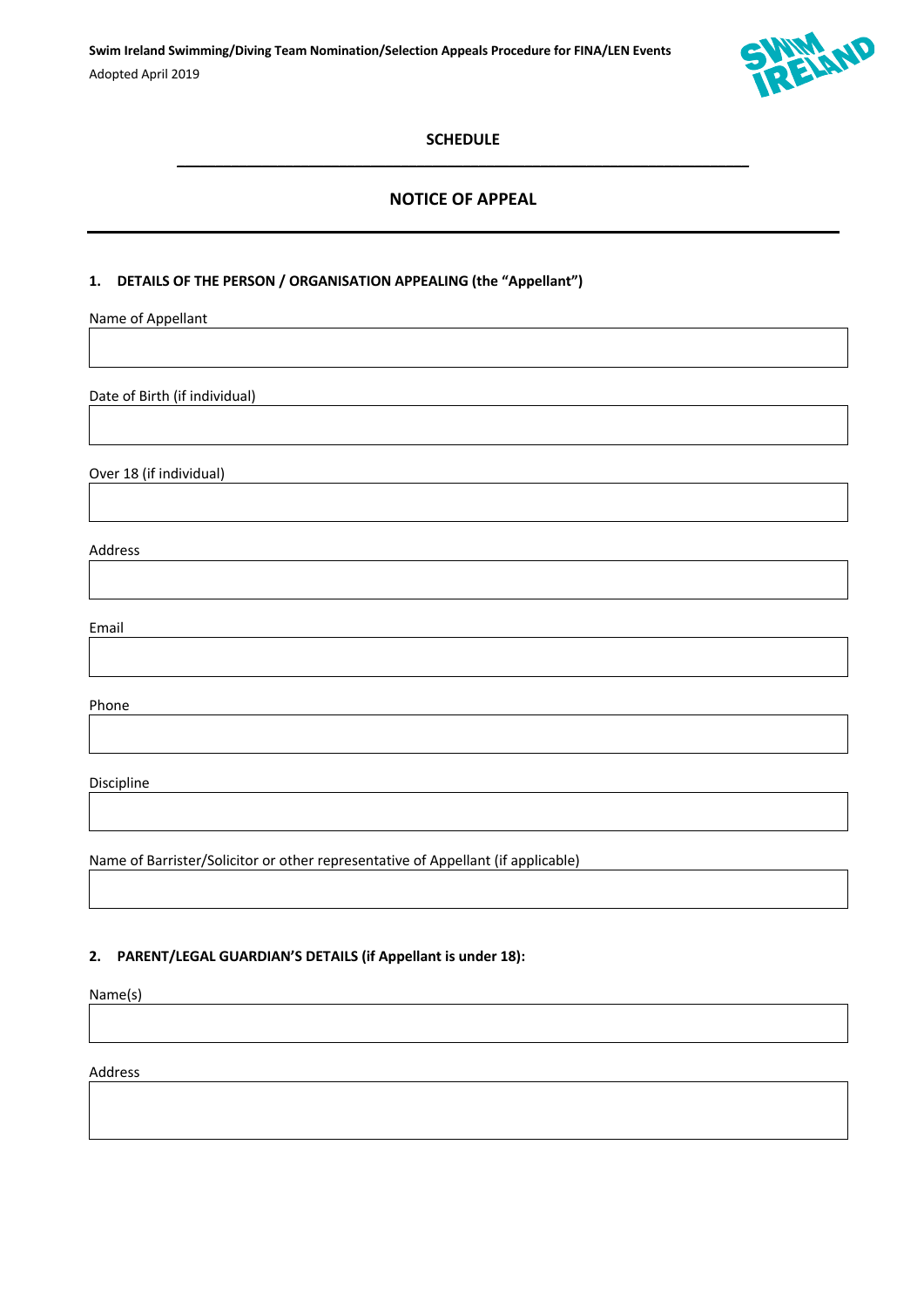

| Email |  |  |  |
|-------|--|--|--|
|       |  |  |  |
|       |  |  |  |
| Phone |  |  |  |

#### **3. DETAILS OF RESPONDENT (if other than Swim Ireland)**

Name of Respondent(s): (Individual or Organisation against whom the Appeal is filed):

#### Address

Email

## Phone

#### **4. INTERESTED PARTIES**

Are there any other persons or organisations who or which may be directly affected by, or who has a sufficiently close interest in your selection?

Name

Address

Email

Phone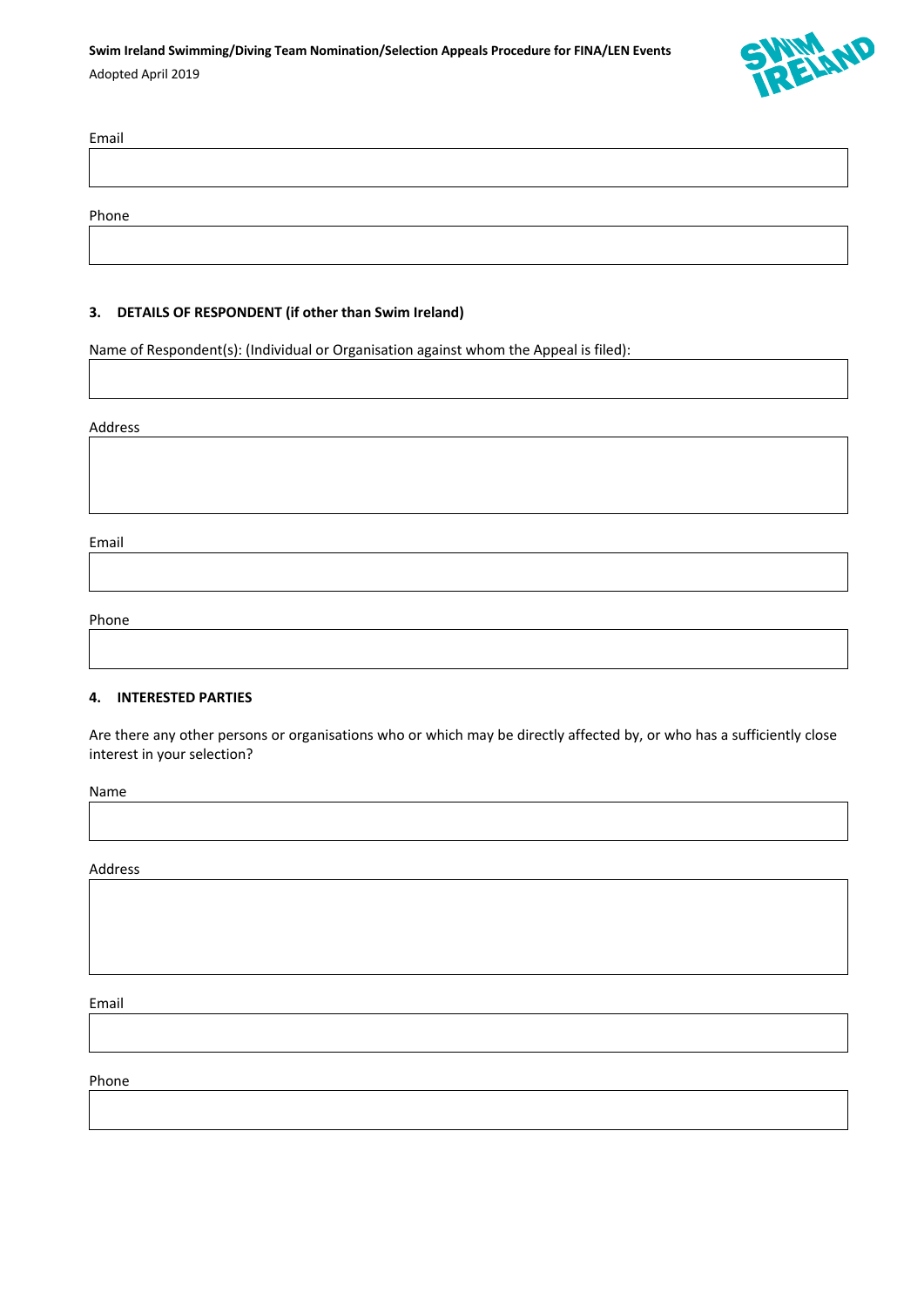

### **5. DETAILS OF SELECTION DECISION BEING CHALLENGED:**

Date of selection decision (If date notified of selection decision is different, please state)

Person(s)/Organisation responsible for selection

Name of parties selected

Details (including date, venue and name) of the next event that the selected team is attending and/or participating in:

#### **6. GROUNDS OF APPEAL:**

Please state whether your appeal is based on:

(a) bias, and/or

(b) the Selection Policy document was not adhered to

Provide a summary of the nature of this appeal.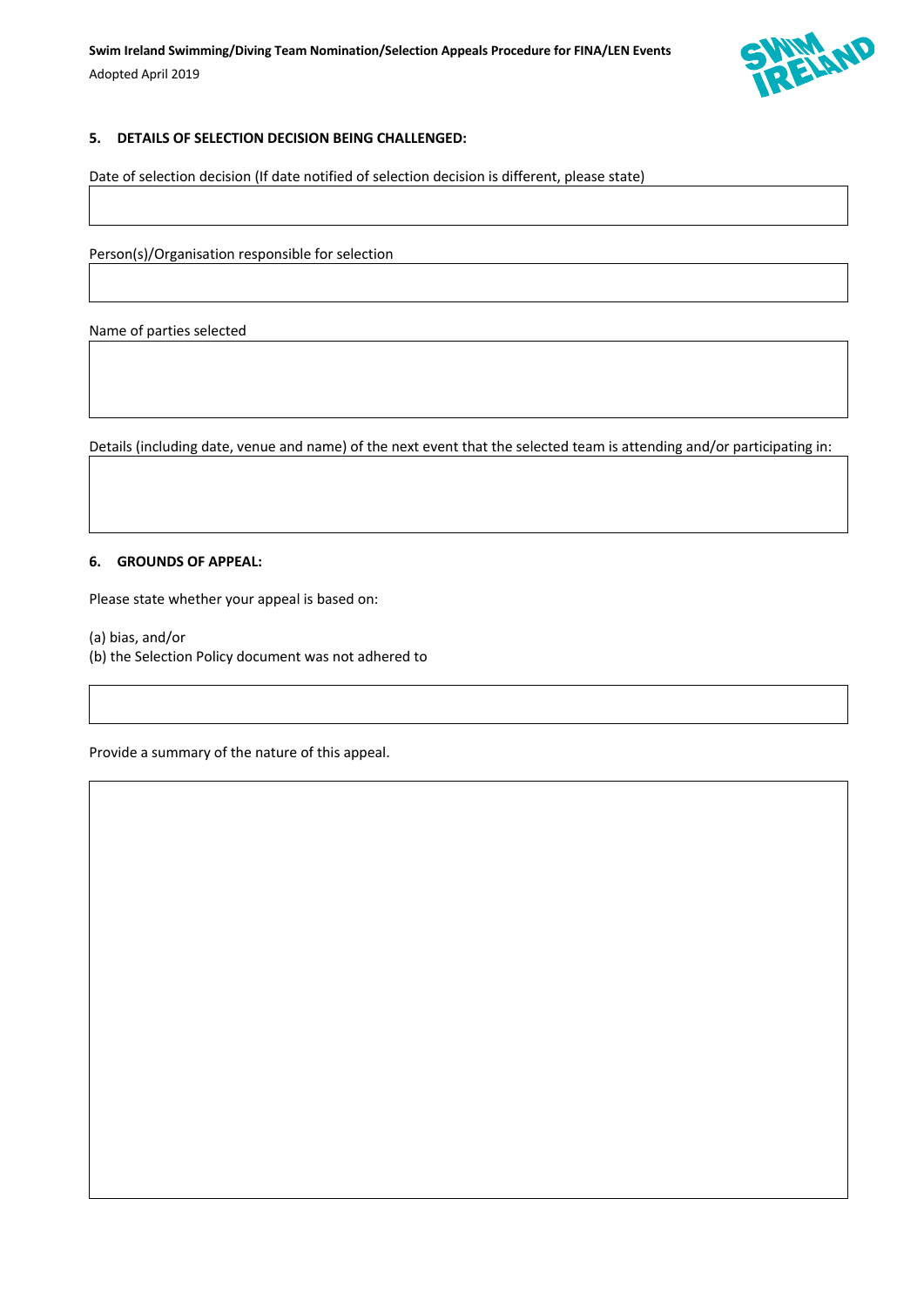

Please provide details of outcome and/or relief sought

Please provide details of any documents relied on (explaining the relevance of any document relied upon).

| 1. |  |  |
|----|--|--|
| 2. |  |  |
| 3. |  |  |
| 4. |  |  |
| 5. |  |  |

Please provide the names of witnesses (if any).

### **7. URGENT APPEAL**

Are there grounds for showing that this appeal should be heard as a matter of urgency?

| n c | N۸ |
|-----|----|
|-----|----|

If yes, please provide reasons justifying this.

Signed: \_\_\_\_\_\_\_\_\_\_\_\_\_\_\_\_\_\_\_\_\_\_\_\_\_\_\_\_\_\_\_\_\_\_\_\_\_\_\_\_\_\_\_\_\_\_\_\_\_\_\_\_\_\_\_\_\_\_\_\_\_\_\_\_\_\_\_

If signatory is someone other than the Appellant, please outline signatory's relationship with the Appellant)

\_\_\_\_\_\_\_\_\_\_\_\_\_\_\_\_\_\_\_\_\_\_\_\_\_\_\_\_\_\_\_\_\_\_\_\_\_\_\_\_\_\_\_\_\_\_\_\_\_\_\_\_\_\_\_\_\_\_\_\_\_\_\_\_\_\_\_

Date: